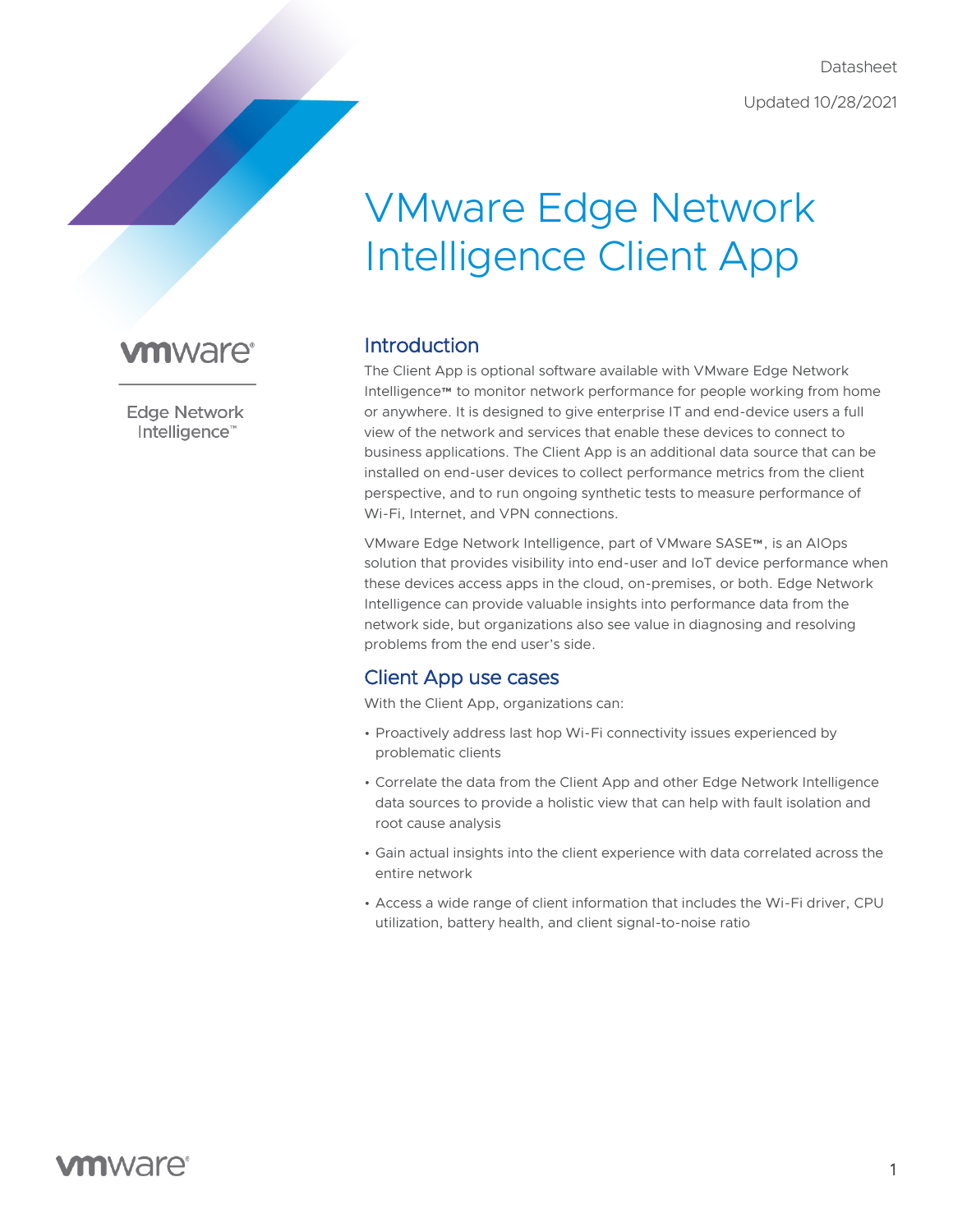VMware Edge Network Intelligence Client App



Figure 1: Example Client App user experience on an end-user device

# Client App specifications

#### Supported devices

- Windows 10
- Windows 11
- macOS X

#### Supported mobile device management installations

- VMware Workspace ONE
- Microsoft Endpoint Configuration Manager

#### Resource usage

- CPU: 1% to 5 %
- Disk: 30 MB
- RAM: 45 MB (Windows) and 110 MB (MacBook)

#### Device data collected

• CPU usage

- Battery
- 
- OS version

• MAC address

• Make and model

• Free memory

• Client hostname

### Synthetic tests

PING and DNS with default test interval of 5 seconds.

**vm**ware<sup>®</sup>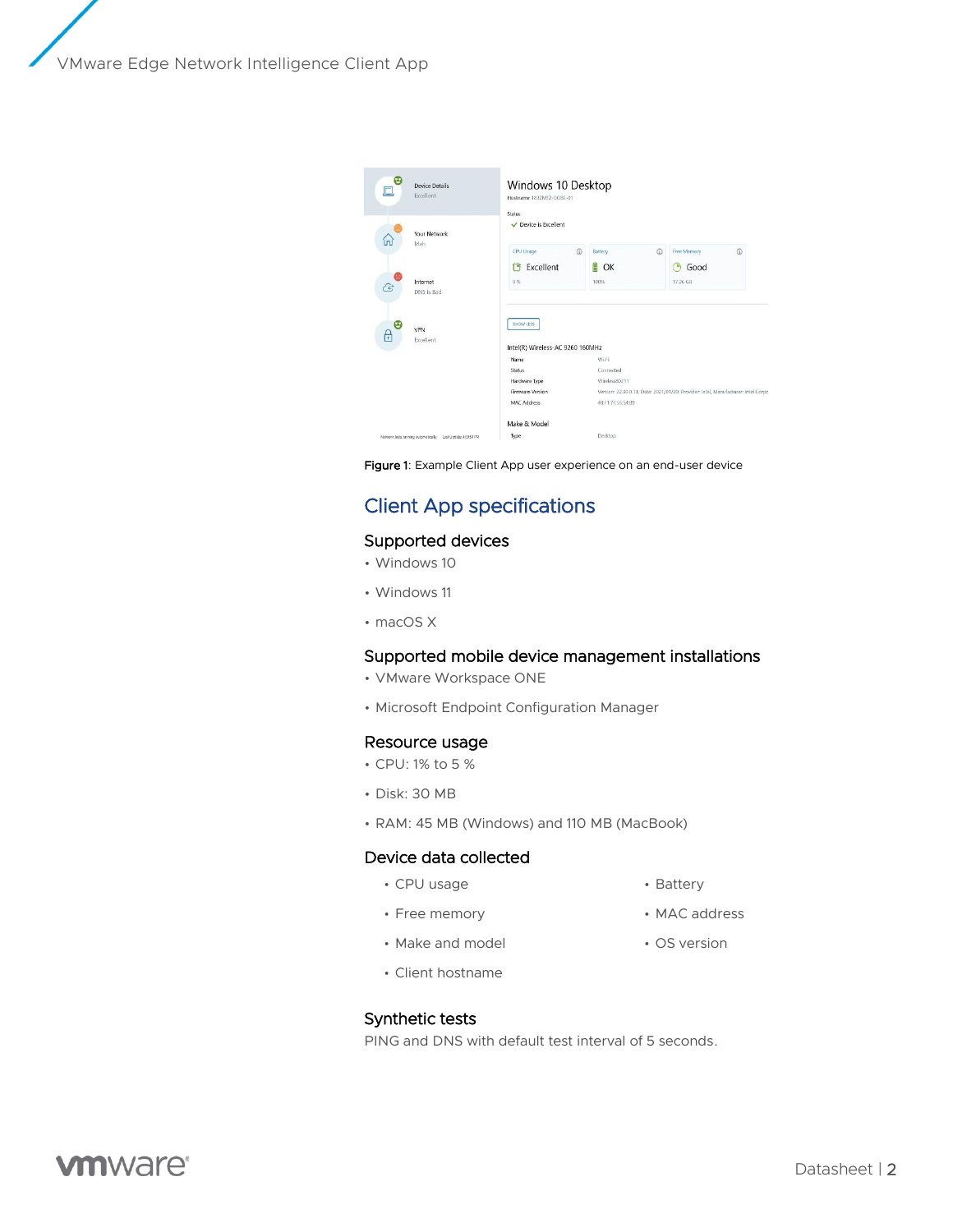VMware Edge Network Intelligence Client App

#### Network data collected

- Wi-Fi SSID
- Wi-Fi channel/ width/band
- Location
- Ping latency
- DNS address
- Wi-Fi BSSID

#### Internet data collected

- DNS status
- Public IP address ping latency
- Last and average response time for DNS
- Lookups and Internet destination pings

#### VPN data collected

- VPN status
- Ping latency
- Last and average response time for VPN target pings

#### **Security**

Client App data is sent to VMware Edge Network Intelligence with the following details.

Data is encrypted with RSA/ TLS 1.2, RSA for key exchange and AES as the encryption algorithm with 256-bit keys. The webhook endpoint is an AWS network load balancer that supports only TLS 1,2 using the following TLS Ciphers:

• Wi-Fi mode (802.11

• Device IP address • Last and average response time for gateway pings • Network adapter manufacturer

a/b/g/ac)

- ECDHE-ECDSA-AES128-GCM-SHA256
- ECDHE-ECDSA-AES128-SHA256
- ECDHE-ECDSA-AES128-SHA
- ECDHE-RSA-AES256-GCM-SHA384
- ECDHE-RSA-AES256-SHA384
- ECDHE-RSA-AES256-SHA
- ECDHE-RSA-AES128-GCM-SHA256
	- ECDHE-RSA-AES128-SHA256
	- ECDHE-ECDSA-AES256-GCM-SHA384
	- ECDHE-ECDSA-AES256-SHA384
	- ECDHE-ECDSA-AES256-SHA

Local storage of Client App data uses the AES-CBC-PKCS7 (AES256 in CBC mode with PKCS7 padding) encryption, and its key size is 256 bits.

- Wi-Fi RSSI/noise/SNR
- Speed
- Gateway IP address
- Subnet mask

**vm**ware<sup>®</sup>